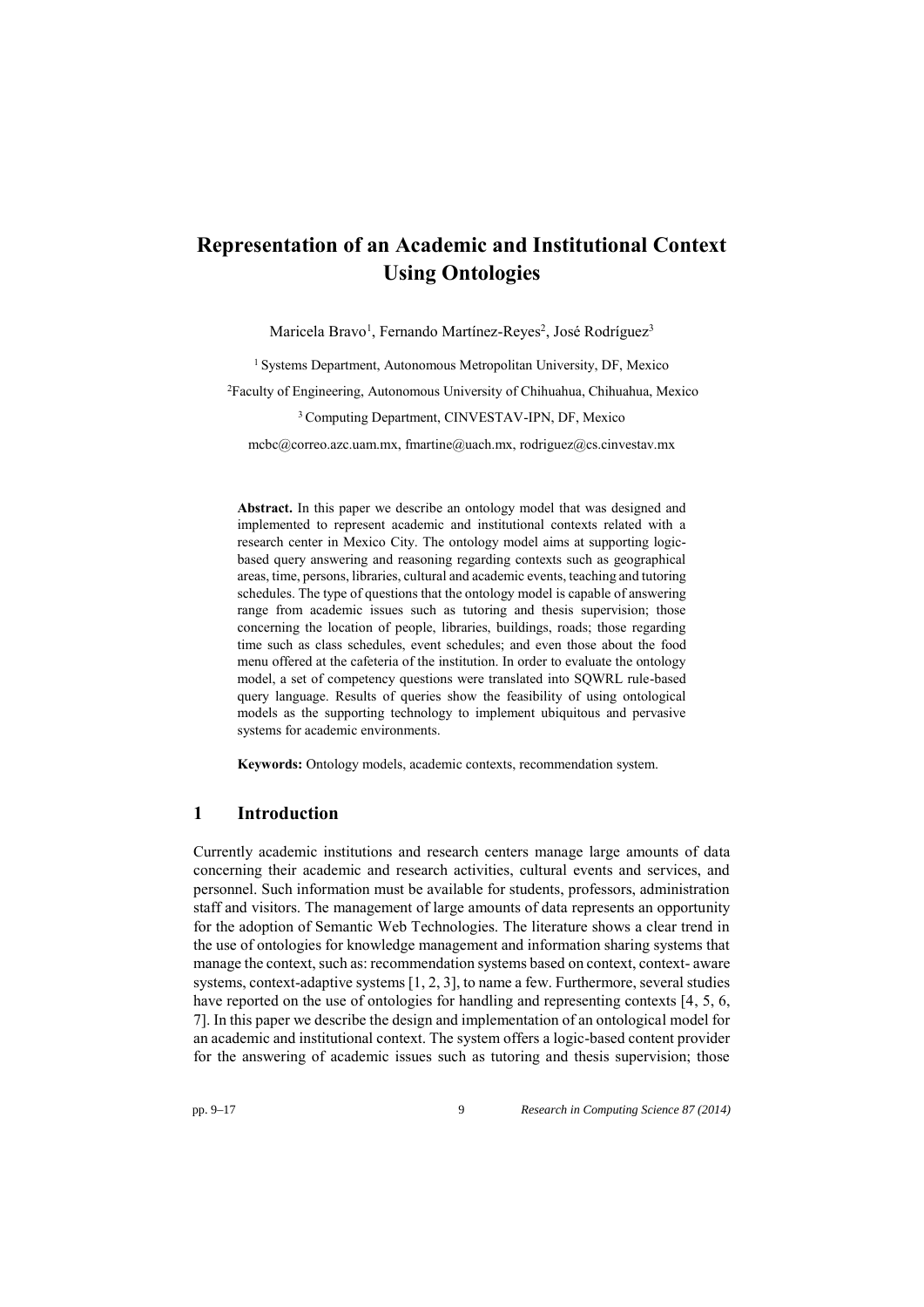concerning the location of people, libraries, buildings, roads; those regarding time such as class schedules and event schedules. Furthermore, the ontology's services are made available for mobile devices in order to take into account the users' mobility.

The rest of the paper is organized as follows: Section 2 presents our motivation; Section 3 describes the particular contextual models that support the institutional ontology model, and its integration as a web service; Section 4 presents an evaluation of the ontology model based on the defined competency questions, and the user interfaces built to accomplish this task; and finally in section 5 conclusions are presented.

## **2 Motivation**

Over the last decades we have witnessed different research venues for semantic web technologies. Of particular attention is the growing community promoting and adopting the use of ontologies as the instrument for modeling contextual information. For example, an ontology model was developed for home health monitoring [8] especially for patients that need to stay at home, and under the continuous supervision of a care network (e.g. family members, doctors, nurses and the care center). The system provides access to the ambient and biomedical sensing data, the contextual representation of the patient health status, and possible health-care plans. Another interesting application for ontologies is proposed in MAIS [9], implemented for the context of tourist services which enable users to design their tour plans, schedule itineraries and be aware of transportation routes all over the same platform. An ontology model that takes into account location is mIO [10], designed to explore interoperability in a net- worked environment where, for example, content, services, connectivity and accessibility can vary among users' profile and their location.

Ontology models thus can help characterize and specify all of the entities needed to describe the context as a whole [11]. A context can be composed for contextual items such as location, physical data, activity, and instrumental and social context [12]. By means of ontologies it is possible to model an explicit specification of what users' needs and offer back the level of information and services that would support individuals' everyday activities [13],[14]. The set of ontology models described in this paper were designed to represent contexts such as geographical areas, time, persons, libraries, cultural and academic events, teaching and tutoring schedules.

#### **3 An Ontology Model for Academic and Institutional Context**

In this section we describe the set of contextual models that together integrate the top level ontology which in turn support the web service available for professors, students, administration staff and visitors. The main objective of this ontological model was to provide a prototype implementation to show the advantages and conveniences of ontology-based solutions for ubiquitous computing and pervasive systems. In particular, we aim in providing a knowledge-based system to support student lifestyle inside the campus. It is important to note that the ontology model was implemented in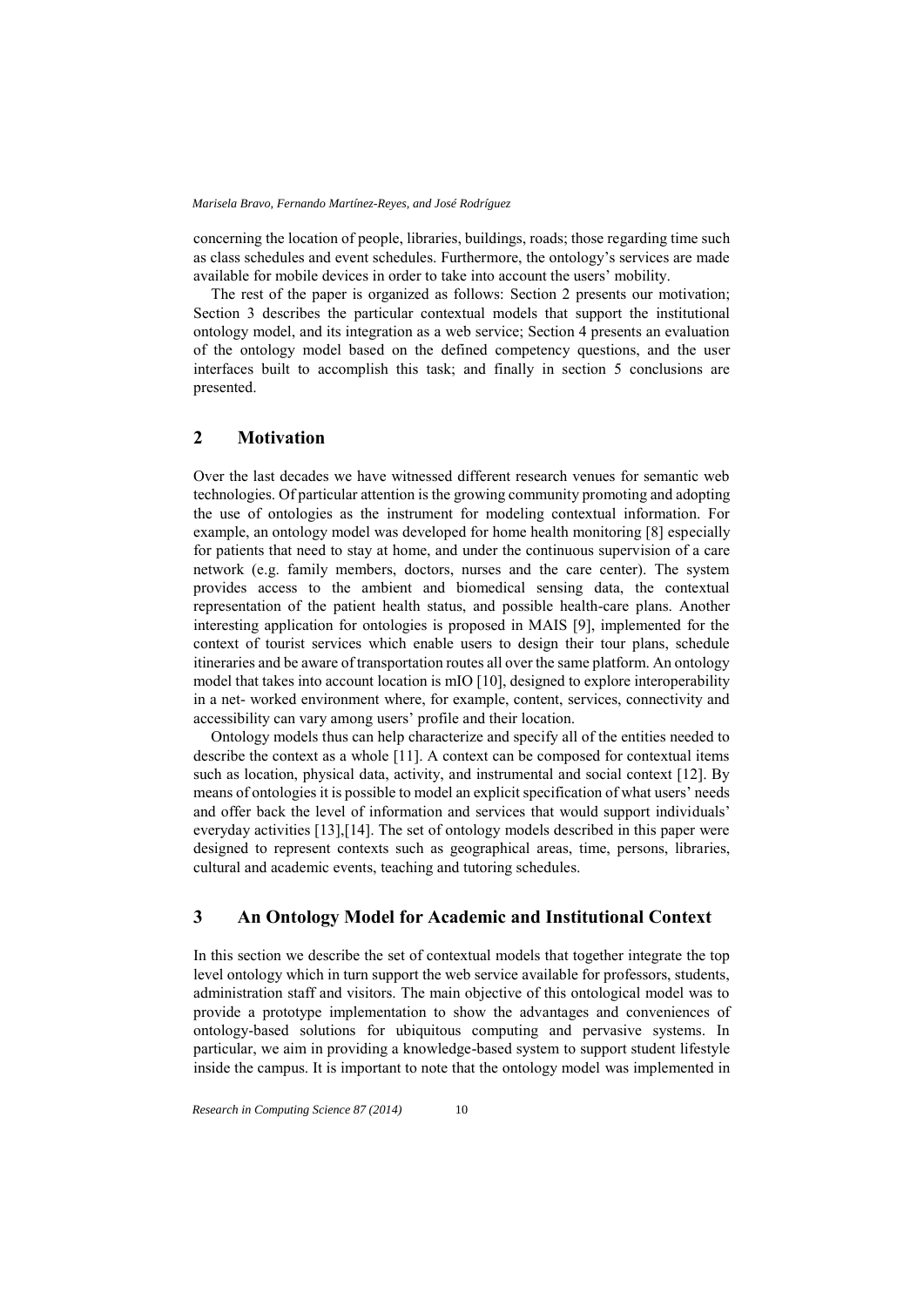Spanish language. On its own each ontology model represents a sub-domain of the contextual environment, i.e. institutional resources, facilities and services. The main ontology, integrating low level models, can be queried for information regarding zones/spaces, individuals, academic and no academic events and buildings.

**Geographic Area Ontology.** This ontology model seeks to provide contextual information about the physical resources and facilities students would like to use or know about. For example, as they arrive to the institution premises they can query the system for the different zones used for parking lots (*estacionamiento*).



**Fig. 1.** Geographic area ontology model.

There is an ontology model for main buildings (*edificio*) and another one (*areas*) for the different sub-divisions exists inside buildings, e.g. professors' offices, tutoring cubicles, student counseling, among others. Other buildings' spaces that are occasionally used by students, e.g. toilets, conference rooms and administration offices are modeled into a section's ontology (*sección*). In order to facilitate the location of physical facilities there is available an ontology model for paths (*camino*). As can be observed from Figure 1, any physical facility has a longitude and latitude (GPS landmark) property.

**Person Ontology.** The Person ontology (Figure 2) aims at representing individuals that are part of the institution, or that are visitors. The class Person is axiomatically described as follows: every person must have exactly one name, every person must have exactly one gender, every person must have exactly one date of birth, every person must have exactly one age, and every person must have at least one nationality. The student class (*alumno*) is used to represent individuals that may be of two classes: MSc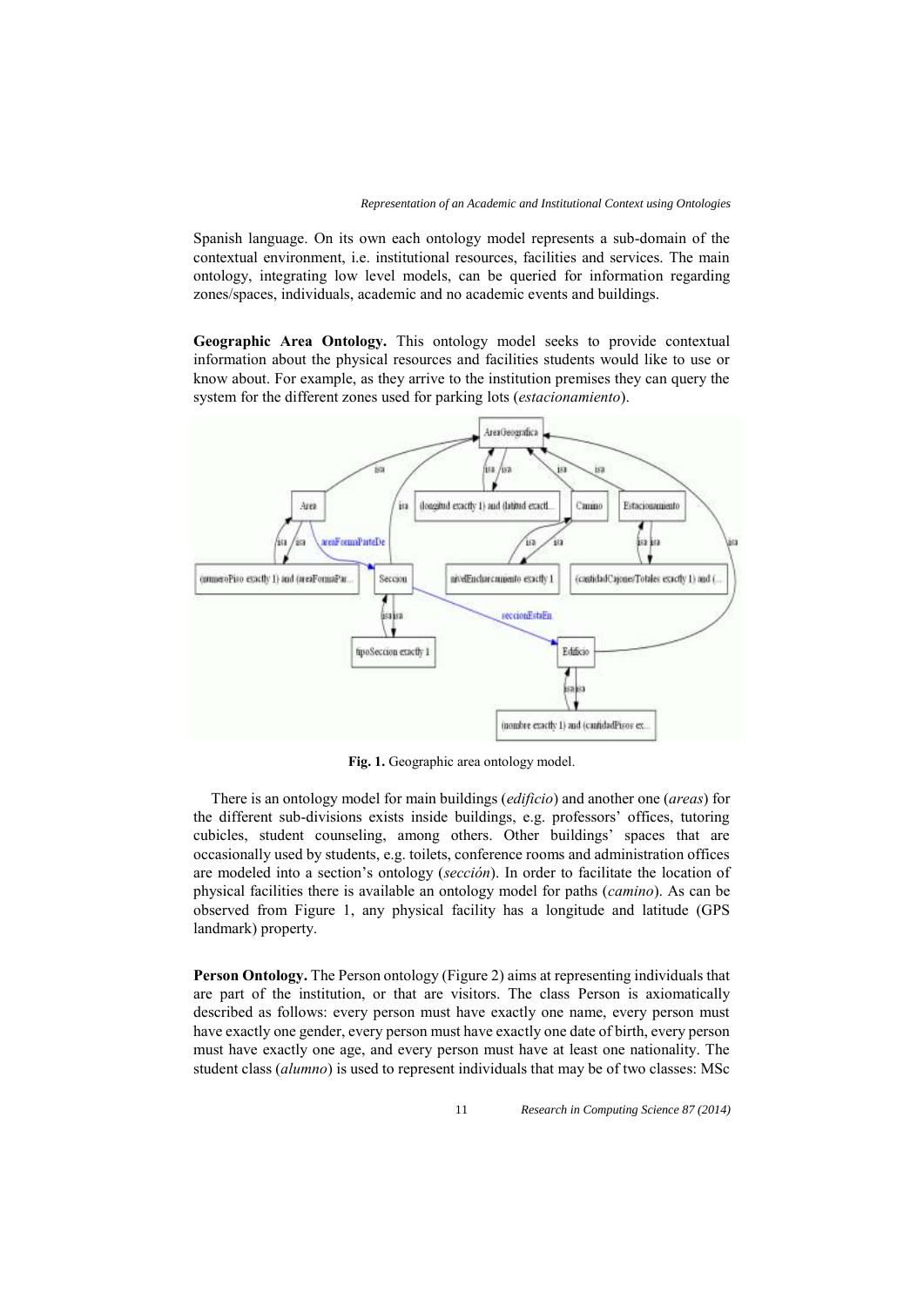*Marisela Bravo, Fernando Martínez-Reyes, and José Rodríguez*

degree students and PhD students. With an employee class (*empleado*) we defined academic, teachers and researchers, and administration staff. There is also a class to take into account visitors, no matter for how long these individuals would stay at the institution.



**Fig. 2.** Person ontology model.

**Academic Ontology.** This model is used to provide information about the courses or subjects being offered by the institution. Classes contextualizing this ontology include the subject (*materia*), its timetabling, and the professor teaching that particular course. For the sake of space in Figure 3 is offered an extract of the relationships existing between the academic, person and geographic ontologies, highlighting their object properties.



**Fig. 3.** Semantic relationships between the ontologies Academic, Person and Geographic Area.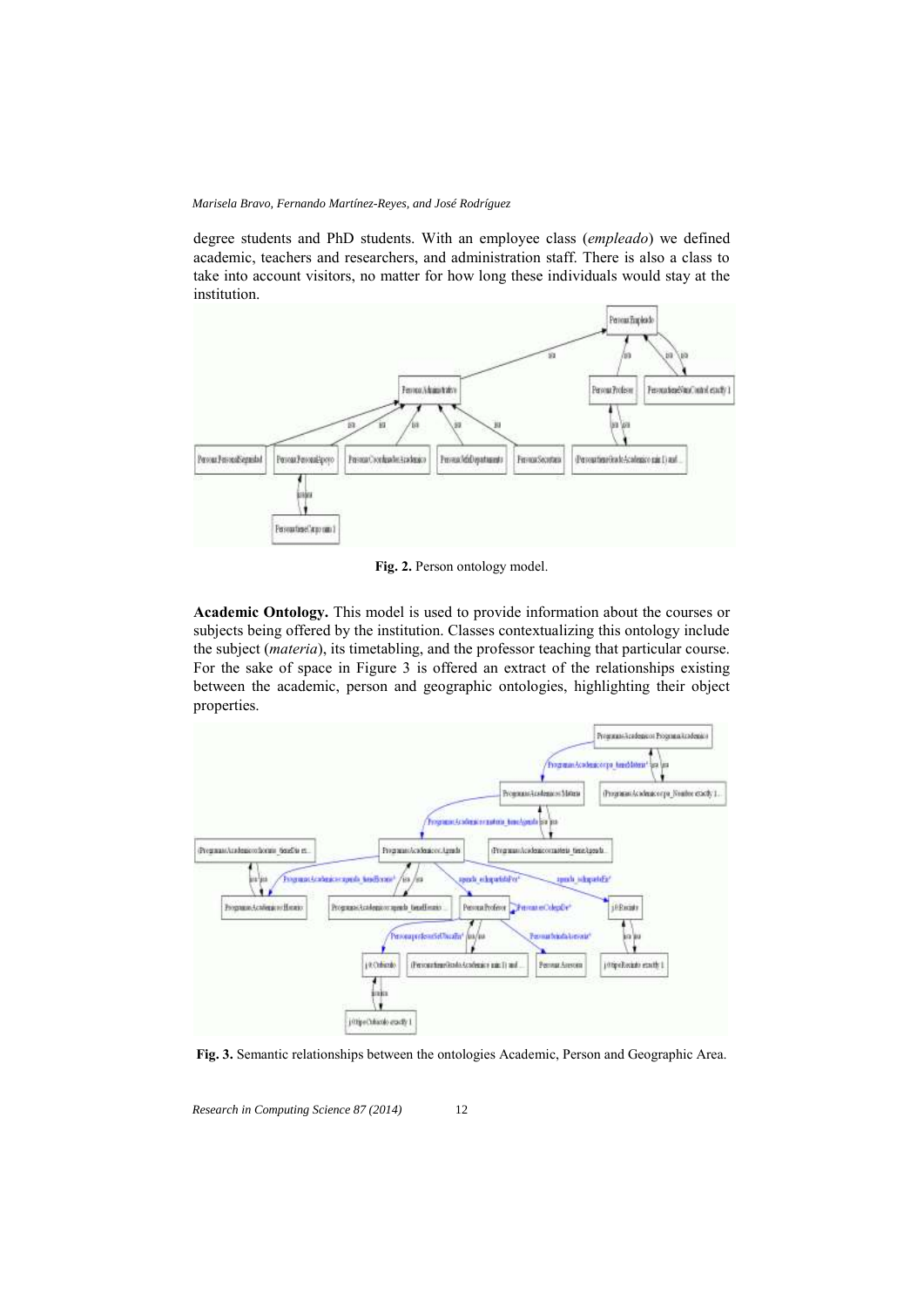As indicated in Figure 3, object properties are important in order to link concepts between ontologies and to support query answering. In particular, the following object properties are of special interest:

- *agenda tieneHorario*. This object property has as domain the *ProgramasAcademicos:Agenda* class and as a range the *ProgramasAcademicos:Horario* class. This object property is used to create academic program schedules, associating the time with the subject name of the course.
- *agenda\_seImparteEn*. This object property has as domain the *ProgramasAcademicos:Agenda* class and as a range the *Recinto* class. This object property is used to specify the specific classroom where the course is to be taught.
- *agenda\_esImpartidaPor*. This object property has as domain the *ProgramasAcademicos:Agenda* class and as a range the *Persona:Profesor* class. This object property is used to specify the professor responsible of teaching the course.

**Other Contextual Ontologies**. There are two additional academic ontologies aiming at supporting academic, sports or cultural events. For instance, the events calendar ontology helps users to be aware of what events either academics, sports or cultural, are programmed in the institution calendar, so they cannot miss a single one. In addition, the library ontology model is used to rep- resent the library and the services it offers such as book titles and the number of items that are available for lending. There is also the "Ontology Area" which helps for location of the different sub-divisions exists inside buildings, e.g. professors' offices, tutoring cubicles and student counseling, among others. An "Ontology Cafeteria" offers information about its daily menu.



**Fig. 4.** Architecture for Academic and Institutional Context.

Finally, in Figure 4 we present the three tier architecture which incorporates the ontology layer, the services layer and the client-side applications. As describe above the ontology layer consists of seven ontology models that together provide the semantic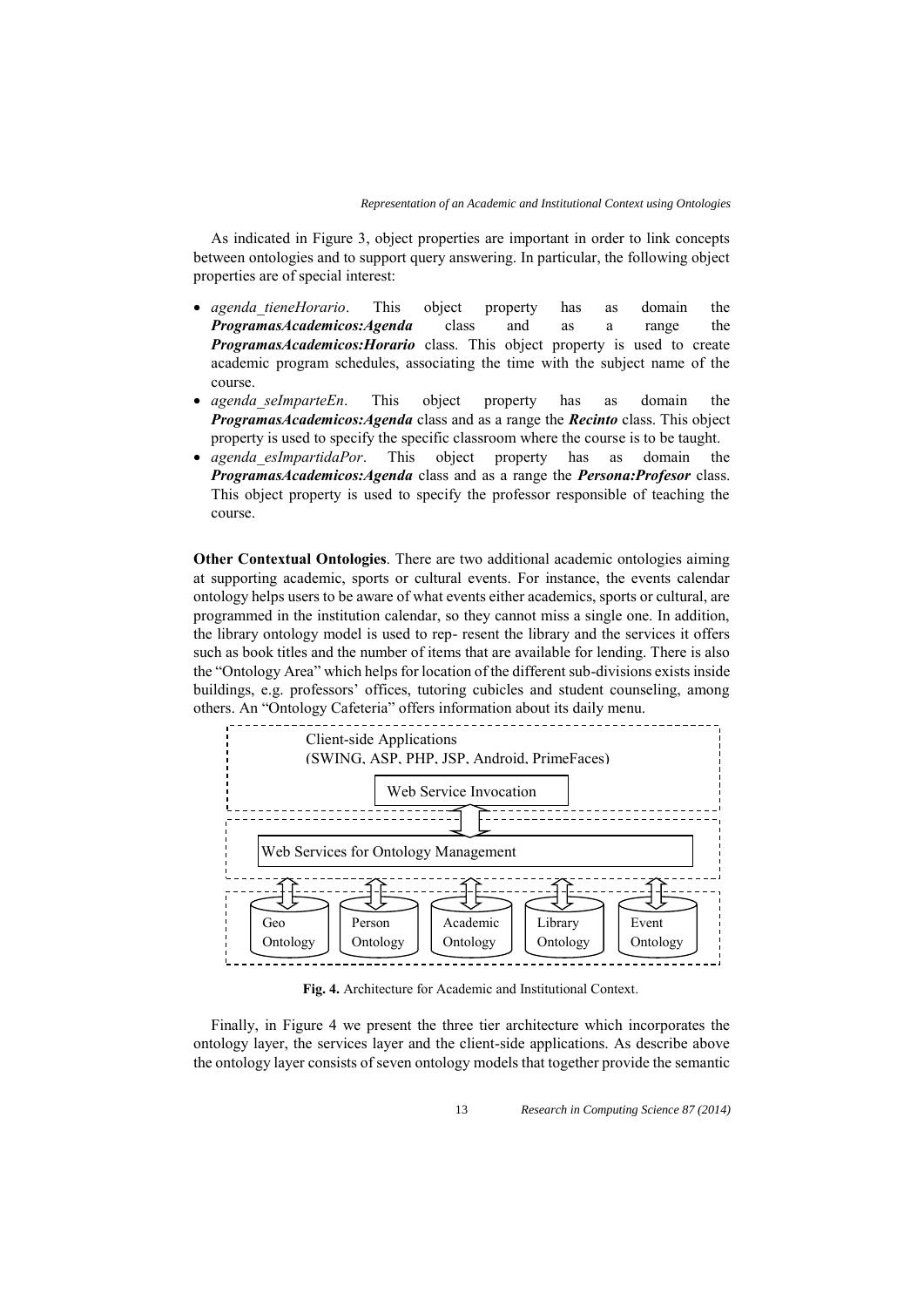*Marisela Bravo, Fernando Martínez-Reyes, and José Rodríguez*

concepts and relations for the set of Web services that are invoked from user's client applications, introduced in the evaluation section.

## **4 Evaluation**

The main contribution of this research relies on the system ontology design for the representation of an institutional context in order to support users with information about individuals, buildings, events, and other academic related resources. In order to enable the ontology model answer the contextual questions made by users a set of SWRL rules supporting the reasoning level of the ontology were implemented. Table 1 presents some of the SQWRL rules that met some of the competency questions defined for the institutional model.

| Competency<br><b>Question</b> | <b>Context of</b><br>interest | <b>SWRL Query</b>                                                        |
|-------------------------------|-------------------------------|--------------------------------------------------------------------------|
| How<br>many                   | Looking up                    | Persona: Profesor(?p)<br>Λ<br>Persona:tieneNombre(?p,<br>Λ<br>(y)        |
| articles<br>has               | for a strong                  | swrlb:stringEqualIgnoreCase(?y, "Amilcar Meneses Viveros") ^             |
| X<br>Dr.                      | research                      | Persona:tieneArticulosPublicados(?p, ?cantidad)                          |
| published?                    | area.                         | -> sqwrl:select(?cantidad)                                               |
|                               |                               | $\wedge$<br>$\wedge$<br>Area: Area(?area)<br>Persona: Alumno(?x)         |
| How<br>many                   | I would like                  | Area:tieneNombre(?area,<br>?nombre)<br>Λ                                 |
| students                      | to go for a                   | swrlb:stringEqualIgnoreCase(?nombre,                                     |
| graduated<br>in               | successful                    | $\wedge$<br>"PruebaConSistemasDistribuidosYParalelos")                   |
| area X?                       | career.                       | Persona: estudiaEn(?x,?area)                                             |
|                               |                               | $\rightarrow$ sqwrl:select(?x)                                           |
|                               | I would like                  | Persona: Persona(?p)<br>Persona:tieneNombre(?p,<br>"Amilcar<br>$\wedge$  |
|                               | to talk to a                  | Meneses Viveros") A seEncuentraEn(?p,?areaGeografica)<br>$\Lambda$       |
| Where is the                  | professor                     | GeographicArea:areaFormaParteDe(?areaGeografica,?seccion)<br>$\wedge$    |
| office<br>of                  | who<br>may                    | GeographicArea.tipoSeccion(?seccion,?tipoSeccion)<br>Λ                   |
| Professor X?                  | agree to be                   | GeographicArea:seccionEstaEn(?seccion,?edificio)<br>Λ                    |
|                               | my thesis's                   | GeographicArea:nombre(?edificio,?nombreEdificio)                         |
|                               | supervisor.                   | -> sqwrl:select(?tipoSeccion,?nombreEdificio)                            |
|                               | need<br>I<br>to               |                                                                          |
|                               | find                          | Biblioteca:Biblioteca(?v)<br>$\wedge$<br>Biblioteca:Libro(?x)            |
| Is the book X                 | literature                    | $\wedge$<br>Biblioteca:tieneLibro $(?y,?x)$                              |
| in the library                | resources to                  | Biblioteca:Nombre(?x,"Sustainability in the Chemical Industry") $\wedge$ |
| Y?                            | complete                      | Biblioteca:NombreBiblioteca(?y,"Biblioteca de Química")                  |
|                               | assignments                   | $\geq$ sqwrl:select(?x)                                                  |
|                               |                               |                                                                          |
| Where is the                  | I would like                  | Persona: Persona(?p) A Persona: tieneNombre(?p, "Marco Antonio           |
| cubicle<br>of                 | talk<br>to<br>to              | Hernandez")<br>GeographicArea:Cubiculo(?c)<br>Castro<br>$\Lambda$<br>Λ   |
| X<br>person                   | students                      | ocupadaPor(?c.<br>?p)<br>Λ                                               |
| located?                      | working<br>on                 | GeographicArea:tipoCubiculo(?c,?tipoCubiculo)A                           |

**Table 1.** Competency questions and their respective SQWRL query rule.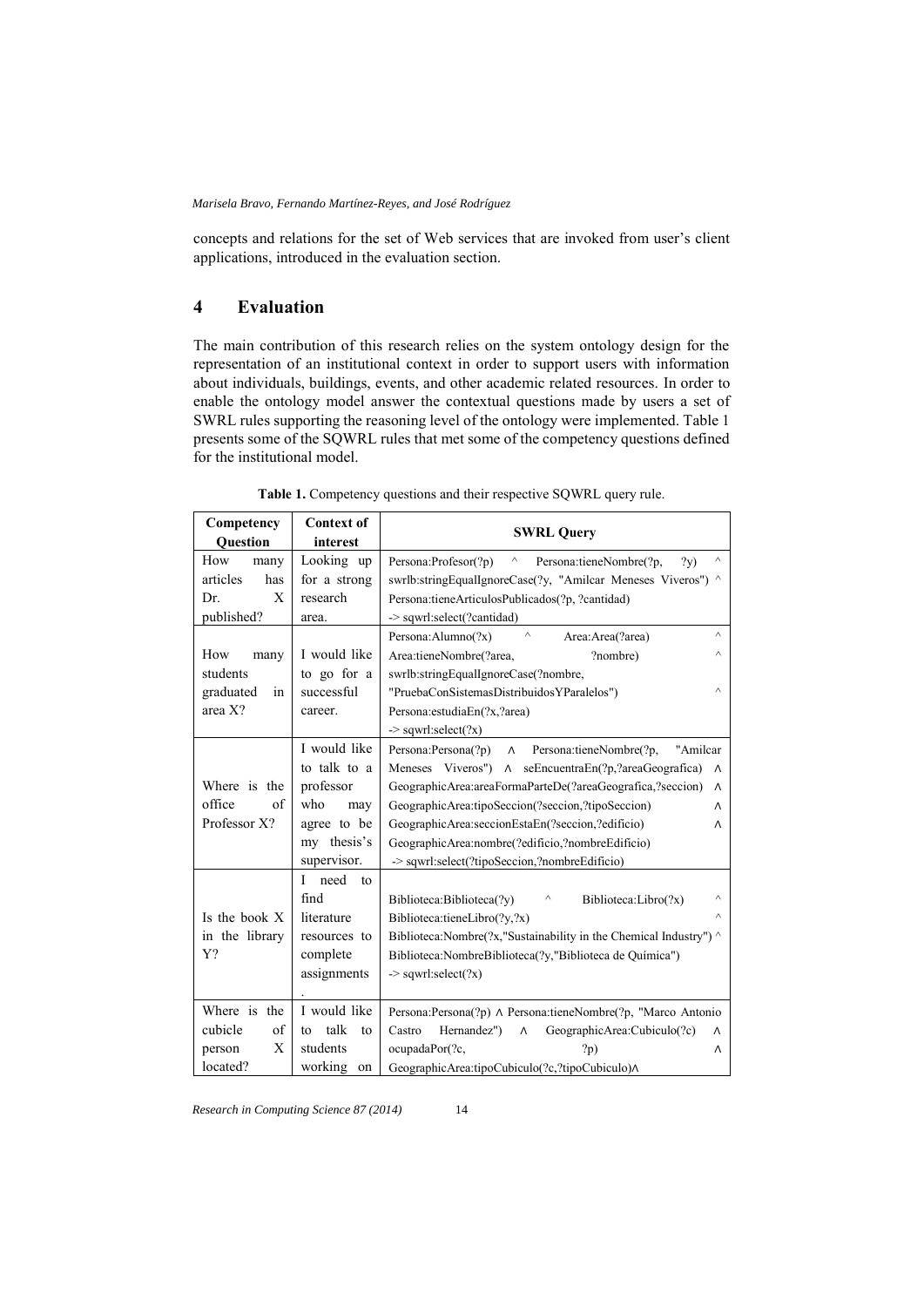*Representation of an Academic and Institutional Context using Ontologies*

| Competency<br><b>Ouestion</b> | <b>Context of</b><br>interest | <b>SWRL Query</b>                                                      |
|-------------------------------|-------------------------------|------------------------------------------------------------------------|
|                               | research                      | GeographicArea:areaFormaParteDe(?c,?seccion)<br>$\wedge$               |
|                               | that<br>areas                 | GeographicArea:Seccion(?seccion)<br>Λ                                  |
|                               | of<br>my<br>are               | GeographicArea:seccionEstaEn(?seccion,?edificio)<br>Λ                  |
|                               | interest.                     | GeographicArea:Edificio(?edificio)<br>$\wedge$                         |
|                               |                               | GeographicArea:nombre(?edificio,?nombreEdificio)                       |
|                               |                               | $\ge$ sqwrl:select(?tipoCubiculo,?nombreEdificio)                      |
|                               |                               | GeographicArea:Estacionamiento(?e)<br>Λ                                |
| How<br>many                   | Hope I can                    | descripcionEstacionamiento(?e,"Estacionamiento Computacion") $\Lambda$ |
| places<br>are                 | luckily find                  | GeographicArea:cantidadCajonesTotales(?e.<br>?cTotales)<br>$\wedge$    |
| available for a               | a slot in the                 | GeographicArea:cantidadCajonesOcupados(?e,<br>?cOcupados)<br>$\wedge$  |
| particular                    | car parking.                  | swrlb:subtract(?cDisponibles,<br>?cOcupados)<br>?cTotales.<br>Λ        |
| parking lot?                  |                               | descripcionEstacionamiento(?e.?desc)                                   |
|                               |                               | -> sqwrl:select(?desc, ?cDisponibles)                                  |

The ontology model was evaluated using both computer and mobile interfaces. Users can interact with these interfaces to ask questions without having to hassle with edition and execution of SWRL rules. Figure 5 shows some of the questions posted to the ontology model and their correspondent response.

An Android based interface was built to take into account user mobility. Figure 6 presents how the user queries the ontology model to ask for the location of an individual. In Figure 6a, a student issued the query to ask for a teacher's office. S/he first selects the object person (persona) of type teacher (professor) and by leaving the teacher's office instructs the ontology to return this information. Figure 6b, shows that the ontology model by means of the web service returns the full name of the teacher, its office and the building this is in.

|                          | <b>Person Ontology Queries</b>                                                                                |   |                             |                                                                                     |
|--------------------------|---------------------------------------------------------------------------------------------------------------|---|-----------------------------|-------------------------------------------------------------------------------------|
|                          |                                                                                                               |   |                             | <b>Back</b><br><b>Links Corp.</b>                                                   |
|                          | Contractor consideration and the contract and a state<br>1. - Se it possible that Peat, supervises my thesis! |   |                             | This professor will not accept you.                                                 |
| <b>Slaubort Hann</b>     | Jarge Nader Rox                                                                                               |   | <b>LOMATICS</b><br>Arssser. | Francisco Rodriguez Heringuez<br>Because your research area interests are different |
|                          | <b>ALCOHOL: NEWSFILM</b><br>Profilemar Nous   Francisco Rodinguez Heringuez<br>in Ardin Imenillandin          | ٠ | <b>CONTRACTOR</b>           |                                                                                     |
|                          | 2. Row many remarch payers has published?                                                                     |   |                             |                                                                                     |
|                          | Profount Rimi   Arabachiamsas Vivensa                                                                         | × | Answer                      | 15-Articulos publicadas por Articul Maneses Viveres                                 |
|                          |                                                                                                               |   |                             |                                                                                     |
|                          |                                                                                                               |   |                             |                                                                                     |
|                          |                                                                                                               |   |                             |                                                                                     |
| Area: APEDeLenguages     | - now many students graduated form this research anial                                                        |   | <b>ADAM REAL</b><br>Amsent. |                                                                                     |
| the control of the first |                                                                                                               |   | <b>THE REPORT OF</b>        | C-egressibe an el Ataa<br>APIDat engusies<br>아버지는 아이들이 아니다                          |
|                          |                                                                                                               |   |                             |                                                                                     |
|                          | ANANOVA COMPANY AND A CONTRACTOR<br>athick professors work in this research anal?                             |   |                             |                                                                                     |

**Fig. 5.** Java based client to evaluate the ontology model performance.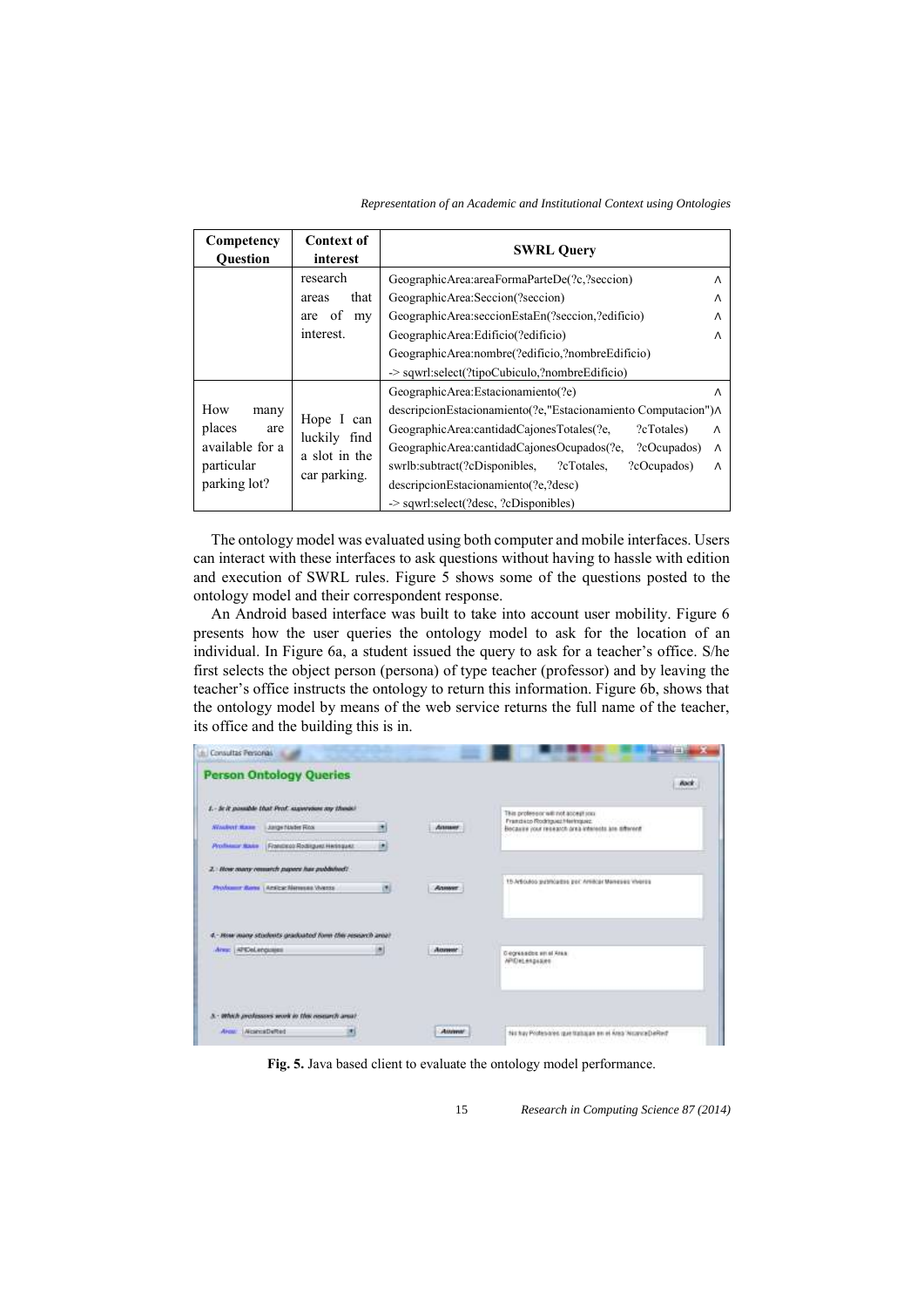*Marisela Bravo, Fernando Martínez-Reyes, and José Rodríguez*



**Fig. 6.** The user asks the institutional ontology for the office of a teacher.

## **5 Conclusions**

In this paper we have presented an ontology model that was designed and implemented to represent academic and institutional contexts. In terms of student support the ontology model is capable of answering location and resources/facilities issues. For example, students can get information about the office and classroom the professors is in. They can also identify where buildings, libraries, administration offices are, and what are the routes leading to these institution's spaces. Moreover, users can be aware of the academic (e.g. seminars) and not academic (e.g. sports) events. Ontologies represent a key enabler for context-aware systems, as they enable concept and knowledge sharing while providing a model for context reasoning and query answering. We have evaluated the usefulness of the ontological model through the definition of competency questions and the implementation of an Android application to facilitate the user interaction with the ontology model.

#### **References**

- 1. Want, R., Hopper, A., Falcao, V., Gibbons, J.: The Active Badge Location System. In: ACM Transactions on Information Systems, vol. 10(1), pp. 91–102 (1992)
- 2. Abowd, G.D., Atkerson, C.G., Hong, J., Long, S., Kooper, R., Pinkerton, M.: Cyberguide: A Mobile Context-Aware Tour Guide. In: Wireless Networks, vol. 3(5), pp. 421–433 (1997)
- 3. Cheverst, K., Davies, N., Mitchell, K., Friday, A., & Efstratiou, C.: Developing a Context-Aware Electronic Tourist Guide: Some Issues and Experiences. In: Proceedings of the SIGCHI conference on Human factors in computing systems, pp. 17–24 (2000)
- 4. Henricksen, K., Indulska, J., & Rakotonirainy, A.: Modeling context information in pervasive computing systems. In: Pervasive Computing, pp. 167–180. Springer Berlin Heidelberg (2002)